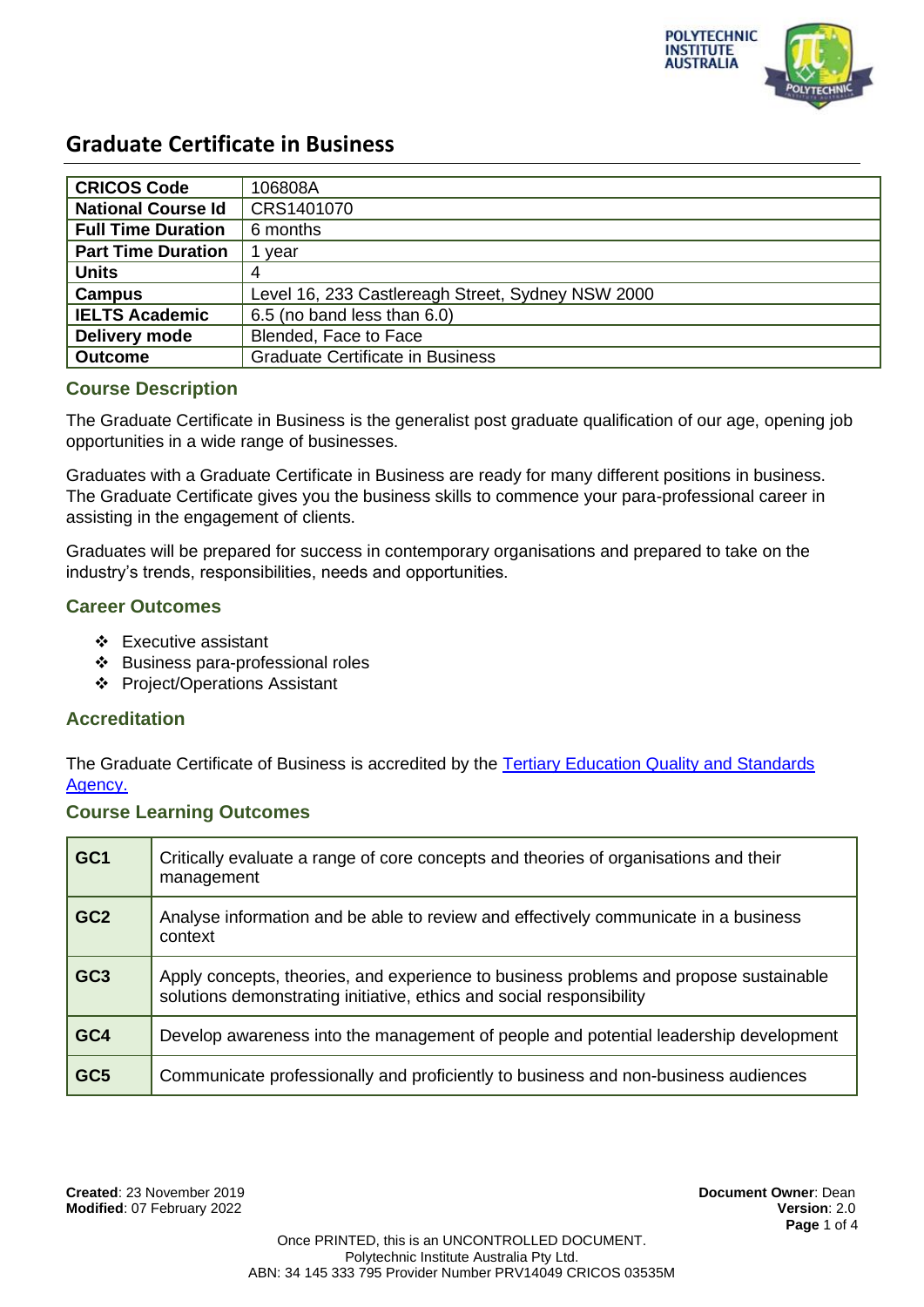

## **Graduate attributes**

| GA <sub>1</sub> | Communicate effectively in a diverse range of professional or community context                                                                                         |  |  |
|-----------------|-------------------------------------------------------------------------------------------------------------------------------------------------------------------------|--|--|
| GA <sub>2</sub> | Complete work tasks and assignments independently or as an effective member of<br>multidisciplinary teams                                                               |  |  |
| <b>GA3</b>      | Engage in and value life-long learning leading to the enhancement of professional<br>knowledge and skills                                                               |  |  |
| GA <sub>4</sub> | Are information and technology literate                                                                                                                                 |  |  |
| <b>GA5</b>      | Respond appropriately to a changing workforces, cultures and values reflecting a global<br>work environment                                                             |  |  |
| GA <sub>6</sub> | Demonstrate critical thinking, problem solving and decision-making abilities essential to<br>contributing soundly to the resolution of issues confronting organisations |  |  |
| GA <sub>7</sub> | Facilitate intellectual curiosity                                                                                                                                       |  |  |
| GA <sub>8</sub> | Act in an ethical manner in all aspects of professional life.                                                                                                           |  |  |

## **Course Structure**

|                          | <b>UNIT CODE</b> | <b>UNIT NAME</b>                          | <b>PRE-REQUISITES</b> |  |  |
|--------------------------|------------------|-------------------------------------------|-----------------------|--|--|
| <b>YEAR 1-SEMESTER 1</b> |                  |                                           |                       |  |  |
|                          | <b>ACC500</b>    | <b>Business Decision Making</b>           | <b>NIL</b>            |  |  |
|                          | <b>BUS500</b>    | <b>Business and Management in Context</b> | <b>NIL</b>            |  |  |
|                          | ECO500           | <b>Economics for Managers</b>             | <b>NIL</b>            |  |  |
|                          | LAW500           | <b>Business Law</b>                       | <b>NIL</b>            |  |  |

### **Please Note**

- The program is available each intake but note that some units of study are subject to quotas and minimum enrolment requirements.
- Not all units of study are available every semester, and changes in course structure occur from time to time.

## **Exit Outcomes**

To obtain a Graduate Certificate in Business, candidates are required to successfully complete all 4 units. Not all units are offered each semester.

**Created**: 23 November 2019 **Document Owner**: Dean **Modified: 07 February 2022**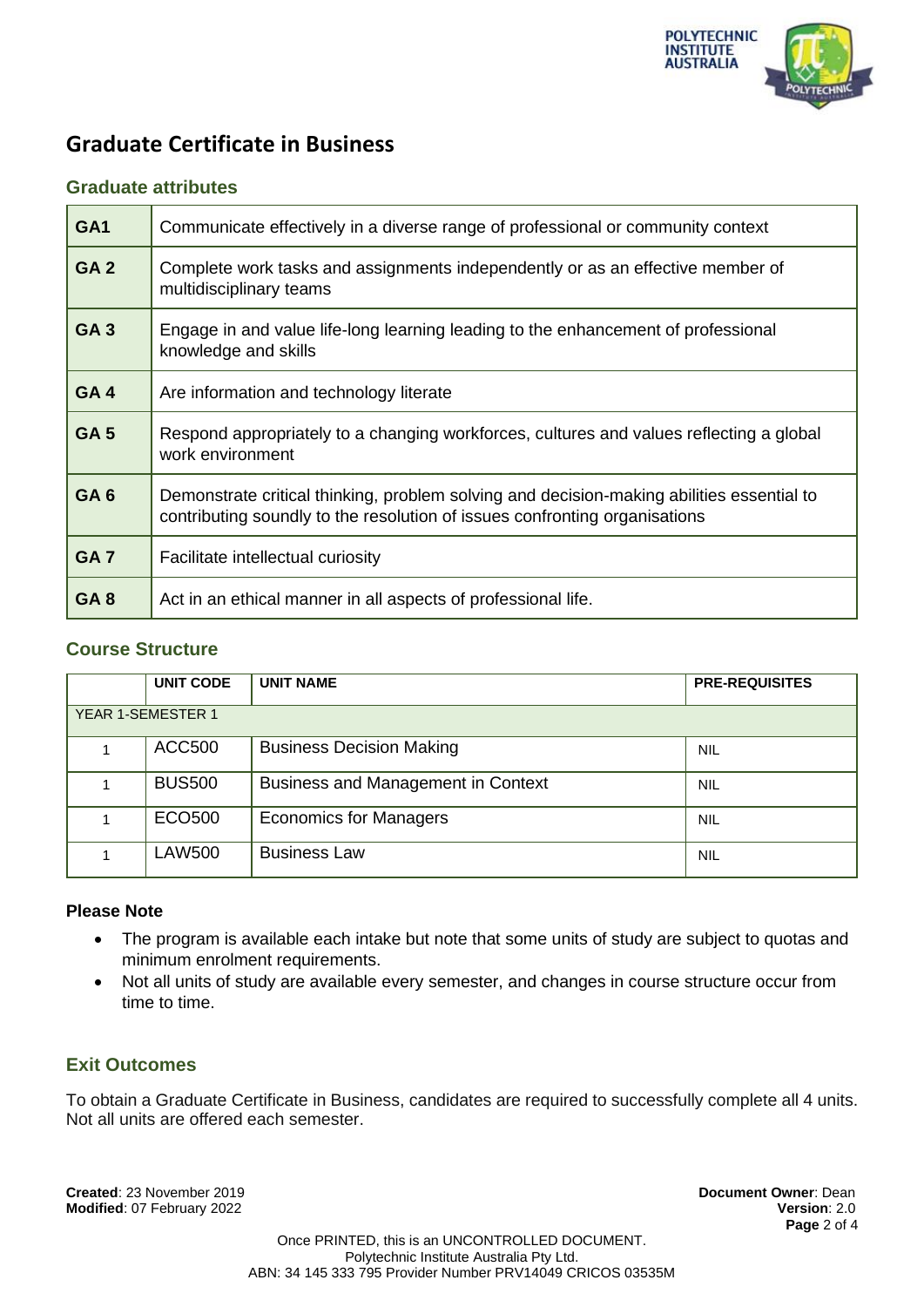

#### **International Student Duration**

The CRICOS-registered duration is 26 weeks or 6 months of full-time study (1 semester). Please note the part time mode is not available to a holder of a student visa, who is not a citizen of Australia or New Zealand, or who is not an Australian permanent resident, or who is a temporary resident of Australia.

#### **Domestic Student Duration**

For domestic students, the course is 6 months full-time or 1 year part-time.

#### **Delivery Methods**

**Type Explanation Blended** Delivered partially on campus and partially online **Face to Face** This is delivered at level 16, 233 Castlereagh street Sydney

## **Assessment Methods**

The Institute uses authentic assessment principles that may include practical exercises, case studies, presentations, reports, online simulations, essays, and examinations. These may include being done under invigilation.

## **General entry**

A recognised Australian or equivalent Bachelor degree or higher

#### **Special or alternative admission arrangements**

A minimum of five years' relevant work experience, which includes at least three years' management experience, or significant technical experience; OR

An Advanced Diploma or Associate Degree (AQF Level 6) or learning equivalent to an AQF Level 6 qualification and at least three years' relevant work experience; OR

Completion of the Graduate Certificate stage at the Institute (or equivalent at a recognised HEP or University)

#### **International students**

Must satisfy the English Language Requirements.

AND

A recognised Australian or equivalent Bachelor degree or higher *OR*

An Advanced Diploma or Associate Degree (AQF Level 6) or learning equivalent to an AQF Level 6 qualification and at least three years' relevant work experience *OR*

OR

Completion of the Graduate Certificate stage at the Institute (or equivalent at a recognised HEP or University)

OR

**Created**: 23 November 2019 **Document Owner**: Dean **Modified**: 07 February 2022 **Version**: 2.0

**Page** 3 of 4